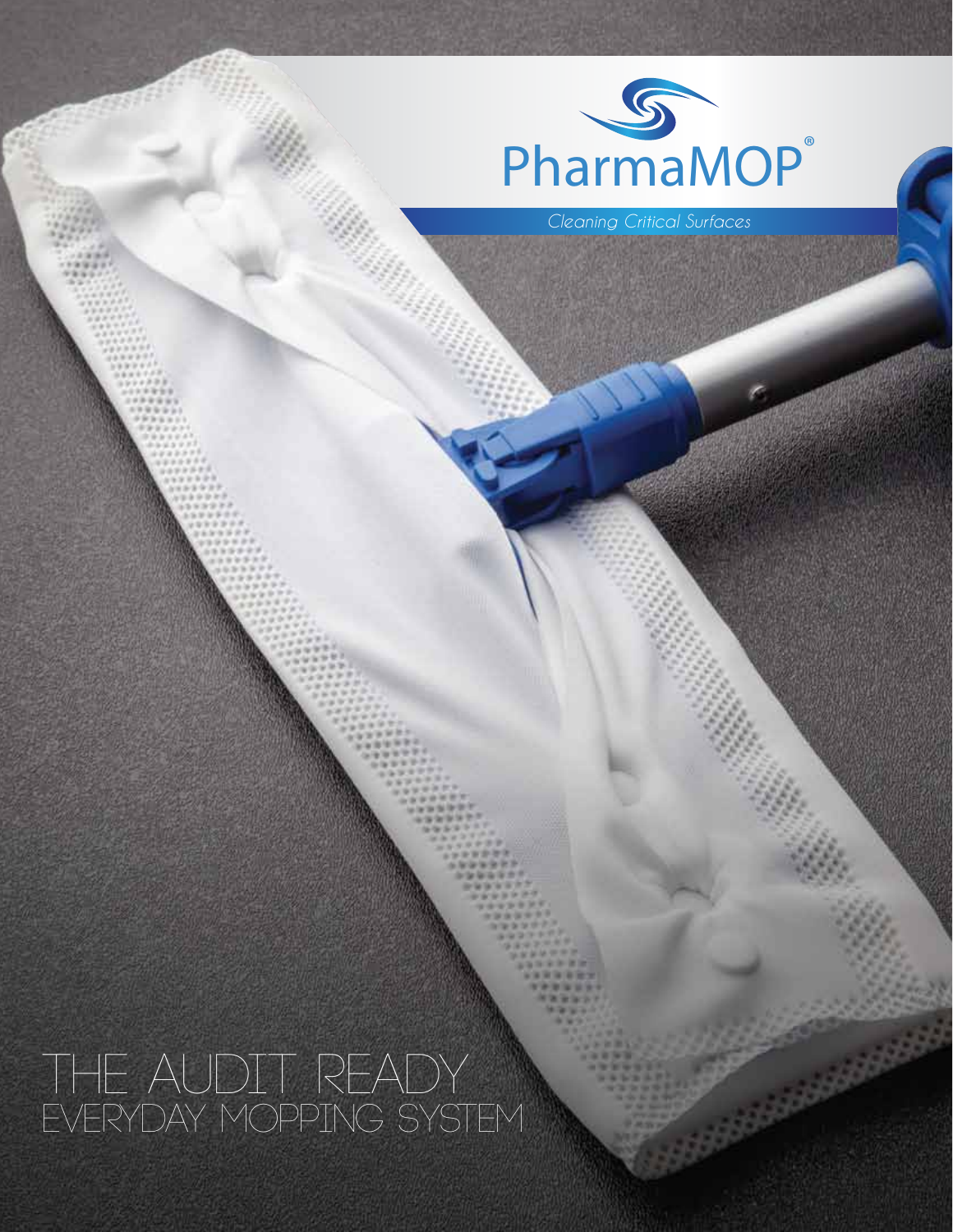

PharmaMOP® is designed for cleanroom cleaning SOP's. The light weight, 360 degree rotating and locking mop head give operators excellent control cleaning floors, walls and ceilings. The ultra-light handle, wringer less bucket system and drip resistant mop heads allow operators to efficiently carry out SOP's with improved ergonomics. PharmaMOP® can be used with figure eight, front to back or top to bottom motions and the rotating mop frame enable cleaning of tight spaces. The PharmaMOP® handle and SingleSTEP™ mop heads have been designed to allow for greatly improved cleaning efficiency of soils and residues from difficult to clean textured floors while at the same time allowing ease of mopping. The entire PharmaMOP<sup>®</sup> system is compatible with steam sterilization and all of the major disinfectants.

**All Surfaces**



**Advantages**

#### **360° Swivel.**

A two direction 360° swivel and mop head with a 1.5" low profile design enables unsurpassed access to tight spaces reducing uncleanable dead spots.

#### **All Surface Design.**

An all surface, large area design, compatible with pull and figure eight motions, simplify SOPs and reduce costs by eliminating the need for multiple mop types.

#### **Improved Ergonomics.**

An ultra-lightweight telescoping handle and extensions reduce operator fatigue and cleaning time for high spaces.

#### **No Wringer Required.**

Designed to work without complex wringers that are prone to rust.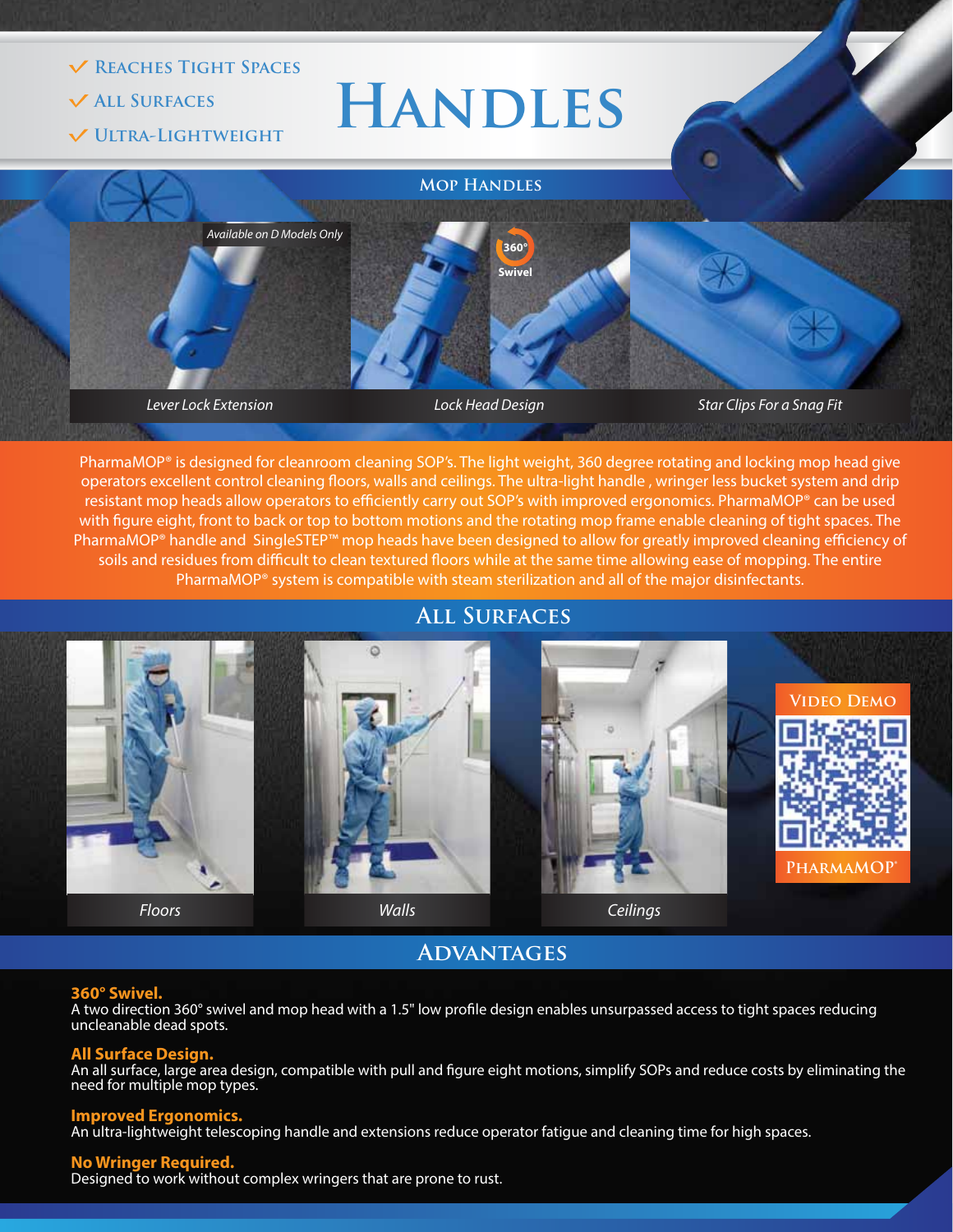#### **Easy Glide**

- **Audit Ready**
- **SOP Compliance**

# **Mop Heads**





PharmaMOP<sup>®</sup> mop heads are constructed with a foam core sandwiched between two layers of cleanroom fabric. The fabric is ultrasonically welded around the perimeter to quard against fiber contamination. PharmaMOP® mop heads are produced on a fully automated production line in an FDA licensed ISO class 8 clean room and are designed to meet cleaning and disinfection SOP's in cGMP facilities. Compatible with bleach, peracitic acid, phenolics, Quat and IPA based disinfectants and sanitizers. PharmaMOP<sup>®</sup> mop heads are availiable gamma iradiated with a SAL 10<sup>-6</sup> for use in aseptic processing areas. All mopheads are individually packed and double bagged to ensure compliance with cleanroom procedures.

## **ADVANTAGES**

#### **Drip Resistant. Wringerless Design.**

PharmaMOP<sup>®</sup> mop heads are designed so operators can adjust saturation levels without a mechanical wringer.

#### **Ease of Use.**

PharmaMOP® mop heads enable operators to meet disinfectant contact times without suffering dripping and weight penalties so typical with clean room mops. ■ 图 单

#### **Available Gamma Irradiated.** Certified 10<sup>-6</sup> SAL in a ISO 9001:2015 & 13485:2016 certified facility for use in aseptic processing areas.

#### **Robust Cleaning and Disinf**

PharmaMOP® mop heads are available with a unique hybrid microfiber fabric which enable robust removal of soils while simultaneously meeting disinfectant contact time specifications required by cGMP cleaning and disinfection SOP's.



- 1 Ultrasonic heat-sealed edge ensures particle and ber free cleaning performance.
- Sahara Foam dislodges particles and residues from surfaces. 2
- Hybrid microfiber fabric entraps and removes dislodged particles. 3

# **SingleSTEP™**

# **Sing1eSTEP**™ **Features**

SingleSTEP™ PharmaMOP® mop heads bring Sahara + cleaning performance to mopping operations. The integration of Sahara foam onto the face of the hybrid microfiber fabric enables the removal and entrapment of disinfectant residues, soils and adhered particles from clean room surfaces. The SingleSTEP™ mop head is ideal for maintaining cGMP facilities in audit ready conditions as dried disinfectant residue stains can be cleaned off even difficult to clean stainless steel and glass surfaces.



*1.866.922.7160 (USA Toll-Free) 1.760.599.7160 (USA&Europe) 66.35740717 (Thailand)* **Wilshire Contamination Control Division**